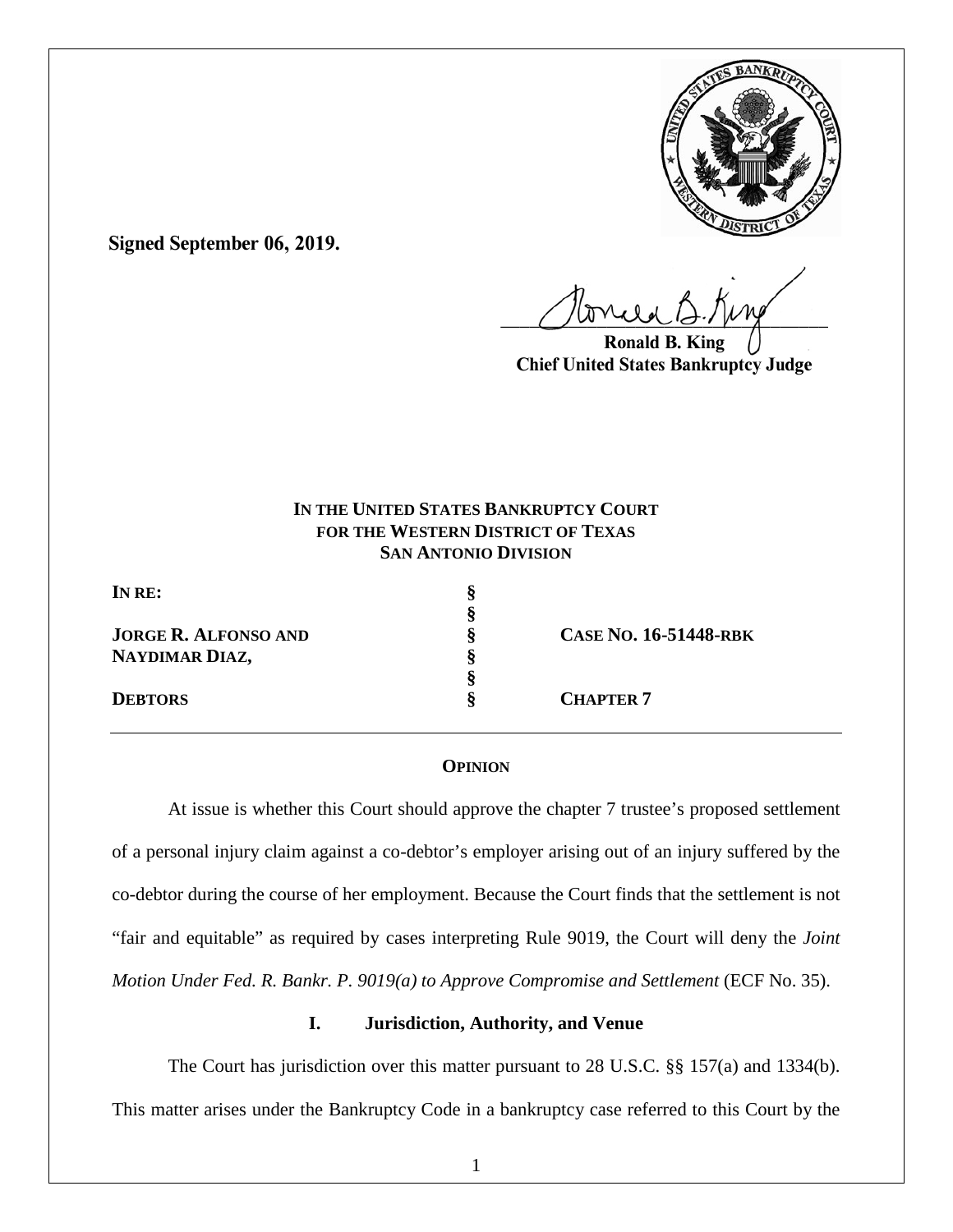Standing Order of Reference in this district. This matter is a core proceeding under § 157(b)(2)(B) and (O). Venue is proper under §§ 1408 and 1409. The Court has authority to enter a final order under  $\S 157(b)(1)$ . This Opinion will constitute the Court's findings of fact and conclusions of law pursuant to FED. R. BANKR. P. 7052 and 9014.

### **II. Factual Overview**

On June 29, 2016 (the "Petition Date"), Jorge R. Alfonso and Naydimar Diaz (the "Debtors") filed a petition under chapter 7, along with schedules and a statement of financial affairs, initiating their bankruptcy case in this Court. ECF No. 1. On August 25, 2016, the trustee filed a no-asset report. On October 6 and 7, 2016, the Debtors received their chapter 7 discharge and the case was closed. *See* ECF Nos. 13, 14. Between the Petition Date and the closing of their case, the Debtors did not mention, either in the petition, schedules, SOFA, or in a meeting or hearing before this Court, any possible pre-petition claim against the employer, Nordstrom, Inc.<sup>[1](#page-1-0)</sup>

#### *a. The State Court Case*

Meanwhile, on September 8, 2016, Debtor Ms. Diaz retained Daniel Ross and his firm, Ross Scalise Law Group (the "Firm"), to pursue potential workplace injury claims against Ms. Diaz's employer, Nordstrom, arising out of injuries sustained as a result of a "slip and fall" on Nordstrom's premises on October 30, 2015—making it a pre-petition claim based on a pre-petition injury (the "Nordstrom Claim" or "Claim"). As part of the Firm's standard diligence, Mr. Ross ran a background check of Ms. Diaz on a Westlaw program called "PeopleMap." According to Mr. Ross's Declaration (Firm Ex. A, p. 2), the PeopleMap search returned no indication of a bankruptcy filing by Ms. Diaz. *See* Firm Ex. C, p. 114. Then, without knowledge of a bankruptcy

<span id="page-1-0"></span><sup>&</sup>lt;sup>1</sup> The filed lawsuit also named Simon Property Group Texas L.P. and Simon Management Associates Texas LLC as defendants. For present purposes, "Nordstrom" and "Settling Defendants" will be used to represent the collective group of defendants who are parties to the proposed settlement.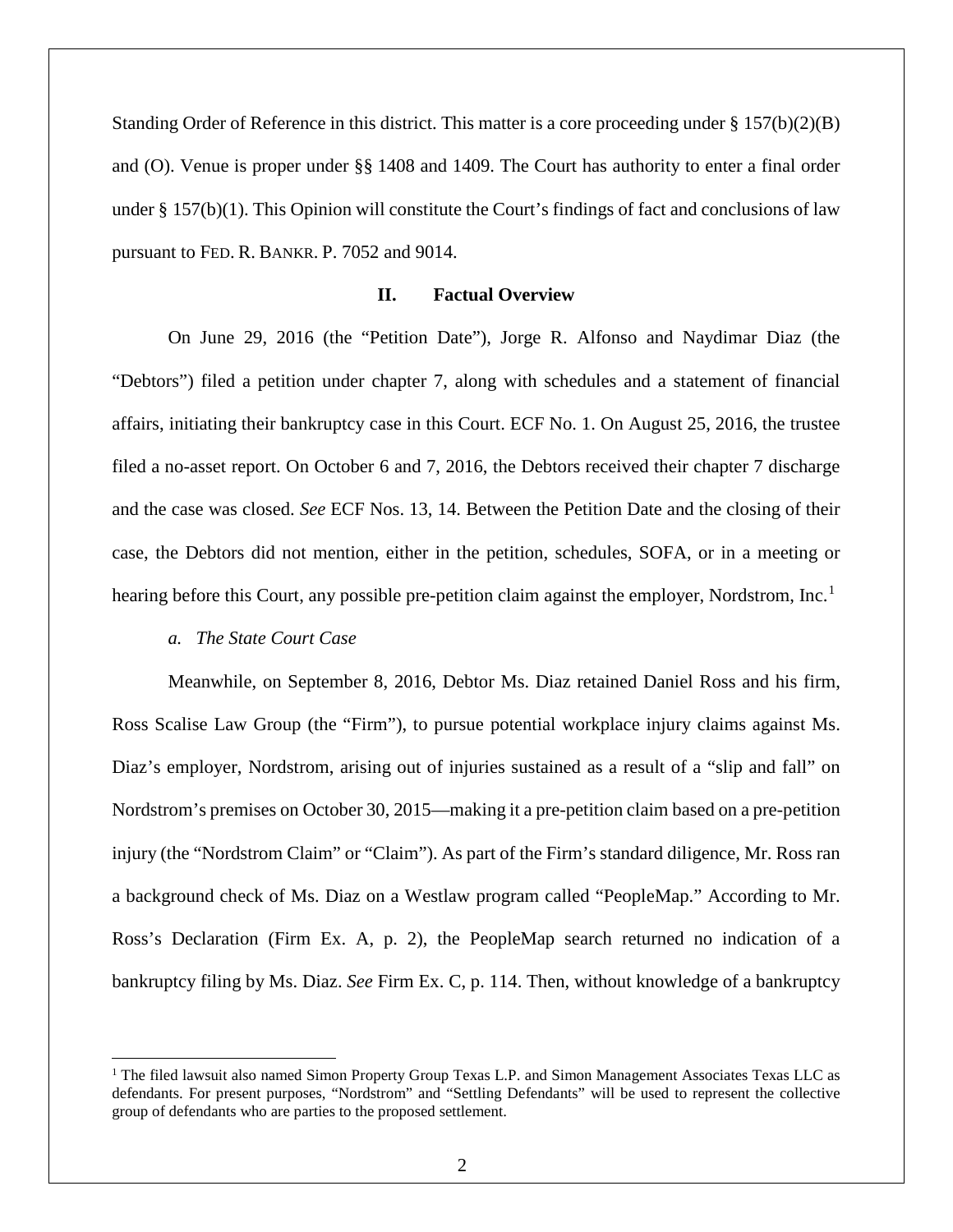case in this Court, Mr. Ross accepted the engagement and executed a retention agreement with Ms. Diaz to pursue claims against Nordstrom. *See* Firm Ex. B. In the formal engagement agreement, the Firm and Ms. Diaz agreed to a 38–45% contingency fee, based on the need for trial and appeal. *See id.* at 1. After the Petition Date, Mr. Ross arranged medical care for Ms. Diaz, which included major back and neck surgery and attendant scar reconstruction. *See* ECF No. 44, p. 3. Ms. Diaz, in total, incurred \$367,828.87 in post-petition medical expenses, all of which allegedly treated pre-petition injuries from the slip and fall. *See id.* All but \$3,511.23 of those expenses were incurred under "letters of protection" wherein the Firm promised healthcare providers first-priority to any recovery from the Nordstrom Claim (after the Firm's fees and expenses). *See id.* 

Mr. Ross, on behalf of Ms. Diaz, then filed a lawsuit against Nordstrom in Travis County state court. Pursuant to a binding arbitration provision in Nordstrom's employee agreement with Ms. Diaz, the case was eventually referred to arbitration. *See* Firm Ex. D; E; F, p. 3. Importantly, Ms. Diaz did not disclose retention of Mr. Ross to her bankruptcy attorney, the trustee, or the Court; nor did she disclose to Mr. Ross or to Nordstrom that she was a debtor in a pending bankruptcy case.

During arbitration, Nordstrom became aware of Ms. Diaz's pending bankruptcy case and immediately moved to dismiss the personal injury case, asserting that Ms. Diaz lacked standing to pursue the pre-petition claim. ECF No. 35, p. 3. Based on what he stated in his proffer and Declaration, Mr. Ross likewise did not become aware of the bankruptcy case until Nordstrom filed its motion to dismiss. Firm Ex. A, p. 2. Mr. Ross then contacted the trustee, who moved to reopen the bankruptcy case on August 24, 2018. *See* ECF Nos. 16, 19. After the case was reopened, the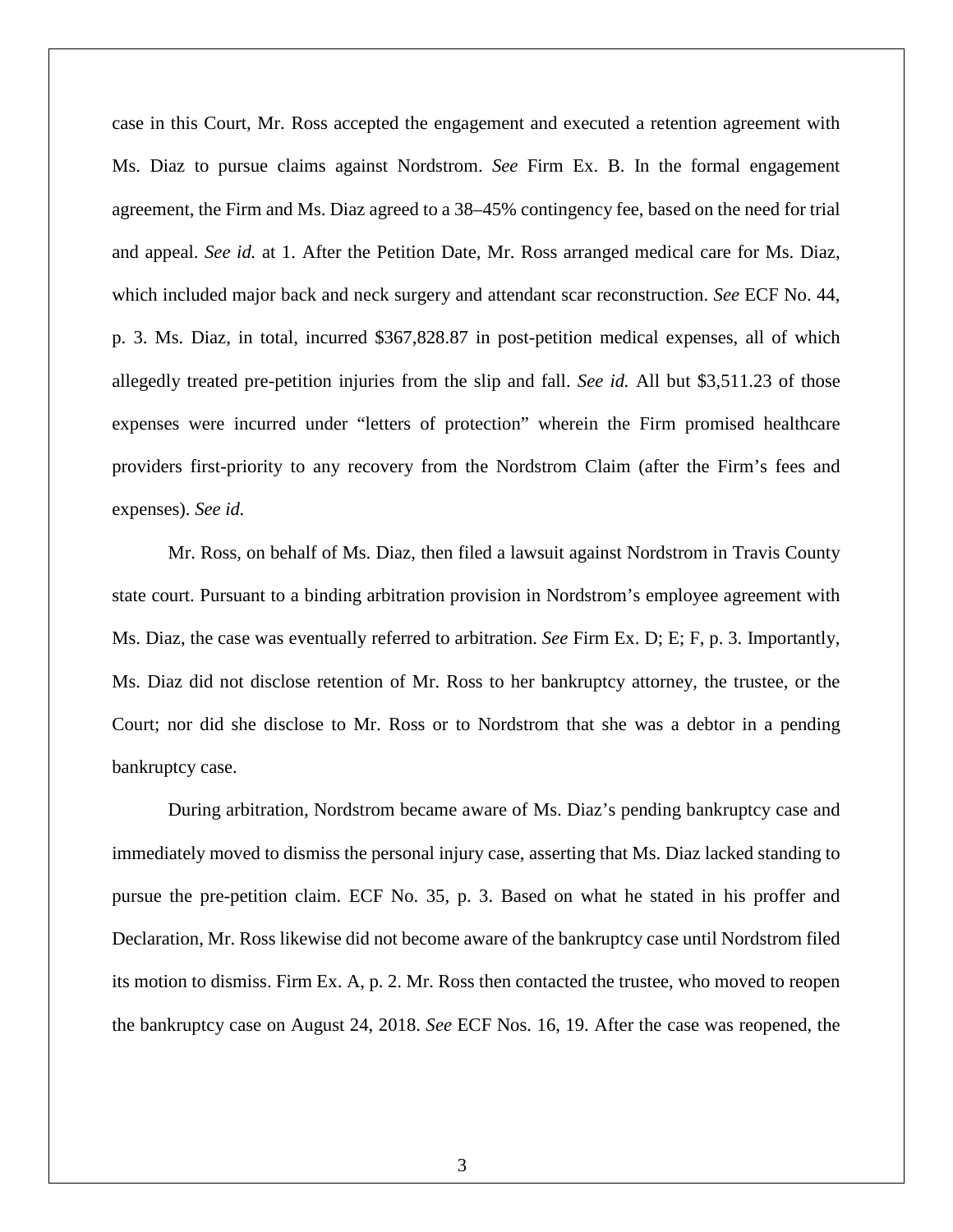Debtors filed their *Amended Schedules and Summary*, [2](#page-3-0) which disclosed, for the first time in the bankruptcy case, the existence of a pre-petition claim by Ms. Diaz against Nordstrom and the other Defendants. *See* ECF No. 27. Therein, Ms. Diaz also claimed a portion of the Nordstrom Claim— \$23,675.00—as exempt. *See id.* (citing 11 U.S.C. § 522(d)(11)(D)).

#### *b. Litigation Regarding the Claim in Bankruptcy*

At first, the trustee objected to Debtors' claim of exemption for a portion of the claim, arguing that Debtors' failure to schedule it before receiving their discharge should bar a subsequent attempt to exempt it. *See* ECF No. 29, p. 3 (citing *In re Benjamin*, 580 B.R. 115 (Bankr. D. N.J.  $2018$ ) and FED. R. BANKR. P.  $9006(b)(1)$ ). After hearings on the matter, however, the trustee withdrew his objection to the exemption and conceded that Debtors can claim \$23,675.00 as exempt under § 522(d)(11)(D). *See* ECF No. 62. Thus, no party currently disputes that (1) Ms. Diaz is entitled to exempt the first \$23,675.00 of any recovery from the Nordstrom Claim, and (2) some portion of the Claim belongs to the estate as non-exempt property. *See*  $\S$  541(a)(1).

At least initially, the trustee, the Debtors, and the Firm agreed on a course of action: the trustee would retain the Firm to represent the estate in pursuing the Nordstrom Claim. *See* ECF No. 44, pp. 6–8; Firm Ex. F–Q. The trustee proposed the following contingency fee arrangement to compensate the Firm for the representation and pay post-petition medical creditors: (a) the Firm would receive 50% of the first \$100,000 recovered on the Claim, which the Firm would use to pay, in the following order, (i) the Firm's incurred expenses, (ii) the Firm's attorneys' fees, and (iii) certain medical expenses incurred by Ms. Diaz on or after June 29, 2016; (b) the Firm would receive 40% of any recovery over \$100,000, with the estate receiving the other 60% for the benefit

<span id="page-3-0"></span> $2$  Debtors amended their schedules twice after the case was reopened—initially claiming \$47,350.00 as exempt, then reducing that claimed exemption to \$23,675.00 to reflect that the exemption was claimed by one Debtor (Ms. Diaz) as opposed to both Debtors.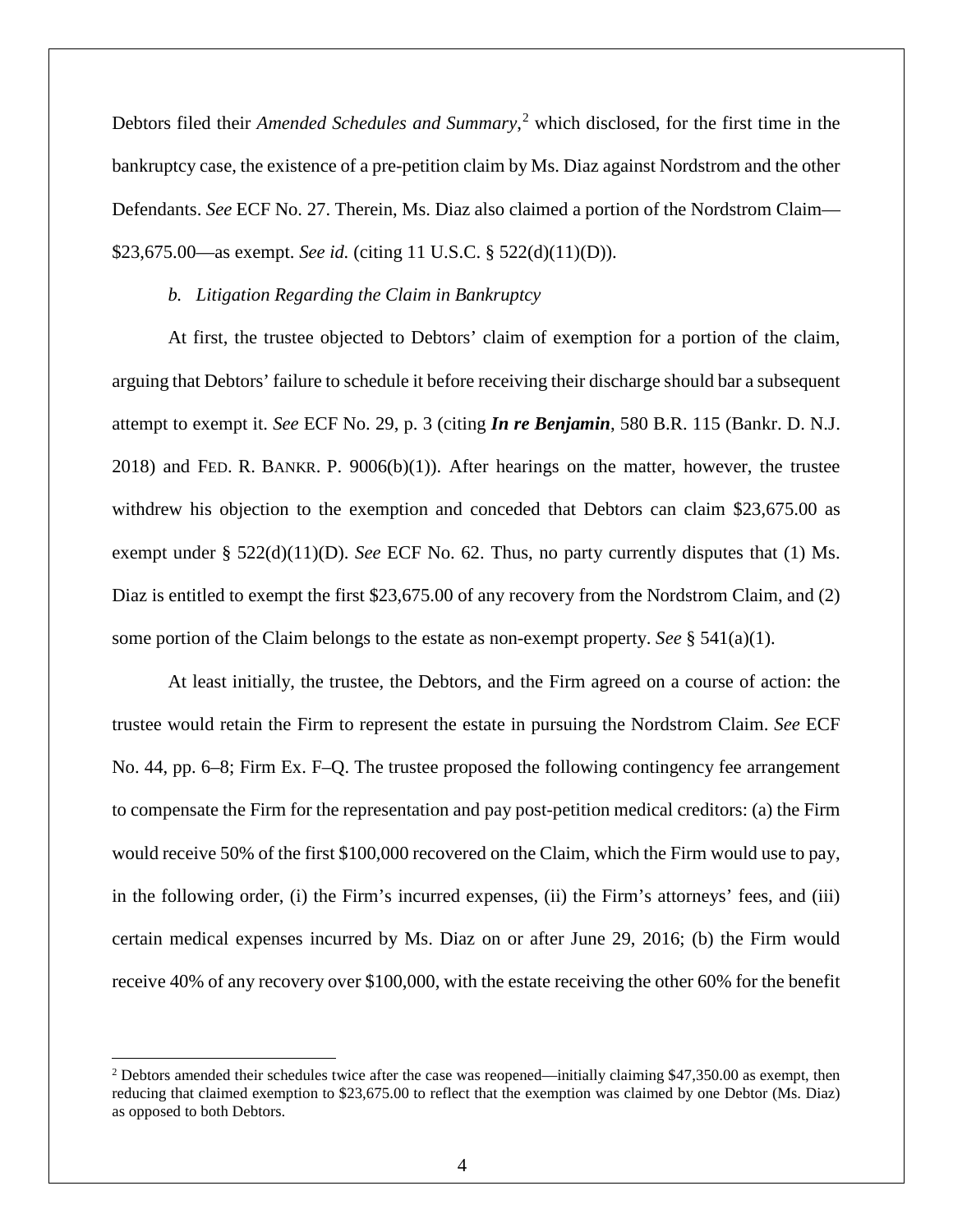of creditors; and (c) if the estate recovered enough from the Nordstrom Claim to pay all creditors in full, the remainder of the recovery would be paid to the Debtors. *See* Firm Ex. K, p. 2. [3](#page-4-0)

After the case was reopened, the trustee and the Firm initially appeared optimistic that this arrangement ensured the best recovery for creditors, the Firm, and post-petition medical providers. *See* Firm Ex. K, p. 1. In an email to the Firm in March 2019, trustee's counsel wrote "[w]e hope that this [retention arrangement] presents a framework within which we can move forward." *Id.* 

That optimism waned, however, when the trustee negotiated and moved the Court to approve a settlement of the Nordstrom Claim without participation of (or prior consent by) the Firm. *See* ECF No. 35 ("Proposed Settlement"). The Proposed Settlement—jointly filed by Defendants and the trustee—asks the Court to approve a settlement of the Nordstrom Claim for \$105,000 pursuant to Bankruptcy Rule 9019(a). *See id.* at 3. The Firm objected to the Proposed Settlement, arguing that the trustee and Nordstrom settled a claim purportedly worth between \$500,000 and \$1.5 million for far less. *See* ECF No. 44.

#### **III. Discussion**

In summary, the Court denies approval of the Proposed Settlement because it is not "fair and equitable." *Protective Comm. for Indep. Stockholders of TMT Trailer Ferry, Inc. v. Anderson*, [390 U.S. 414, 440–41 \(1968\);](https://1.next.westlaw.com/Link/Document/FullText?findType=Y&serNum=1968131159&pubNum=708&originatingDoc=Id7558e086e3311dfae66b23e804c3c12&refType=RP&originationContext=document&transitionType=DocumentItem&contextData=(sc.Keycite)) *see also* FED. R. BANKR. P. 9019(a). A bankruptcy court has wide discretion to approve or deny a settlement proposed by a trustee. *See id.*; *see also Nellis v. Shugrue*, 165 B.R. 115, 122 (S.D.N.Y. 1994) (citing *Sec. & Exch. Comm'n v. Drexel Burnham Lambert Grp., Inc. (In re Drexel Burnham Lambert Grp., Inc.)*, 960 F.2d 285, 293 (2d Cir. 1992)) ("The experience and knowledge of the bankruptcy court judge is of significance in

<span id="page-4-0"></span><sup>&</sup>lt;sup>3</sup> This arrangement did not account for the Debtors' subsequent claim of exemption. If the parties were to negotiate a similar arrangement, they would need to account for \$23,675.00 of exempt property in light of the Debtors' nowunobjected-to claim of exemption. *See* ECF No. 62 (*Order Dismissing Objection [to claim of exemption] as Withdrawn*).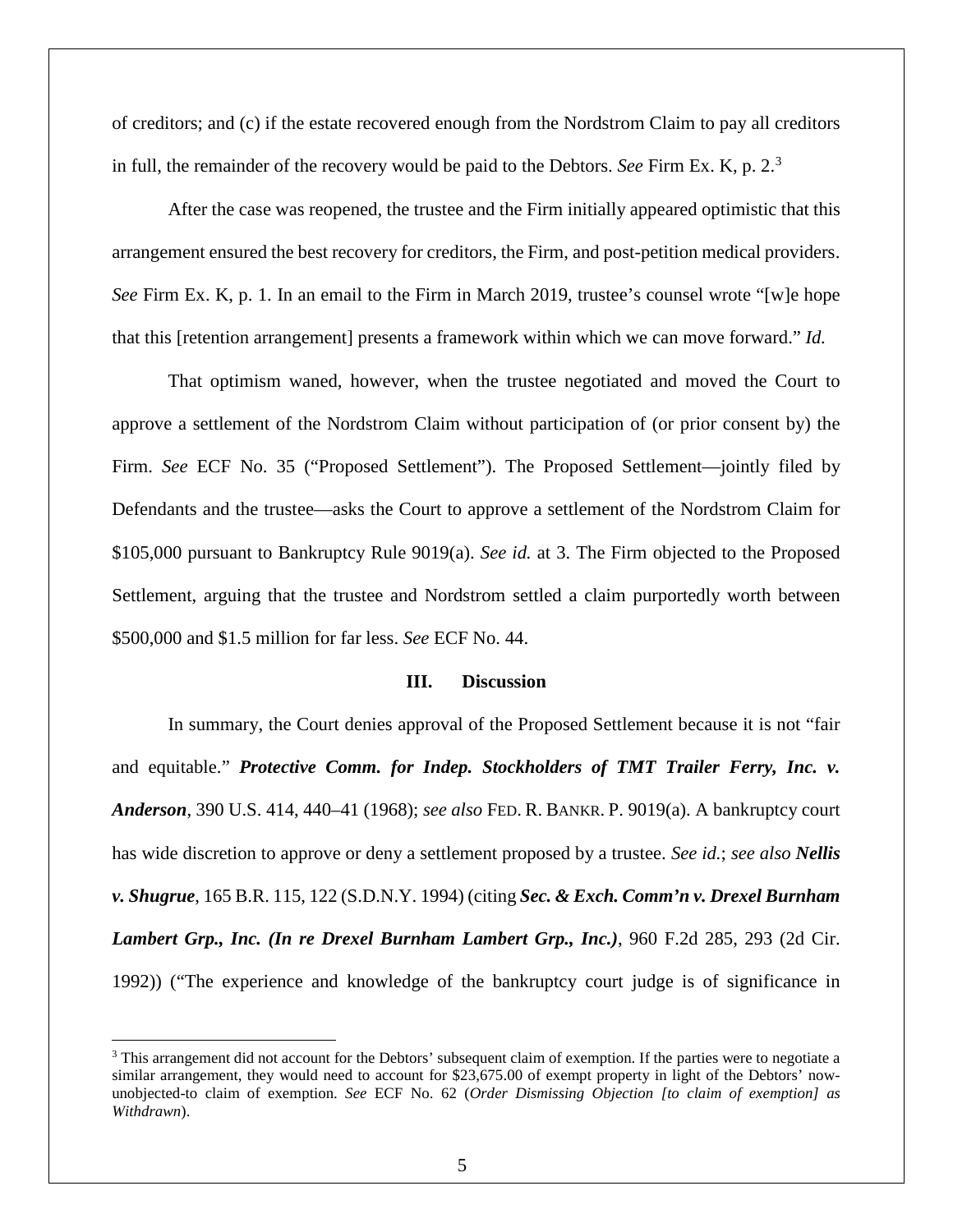assessing the propriety of the settlement."). But the Fifth Circuit instructs courts to do so "only when the settlement is fair and equitable and in the best interest of the estate." *Conn. Gen. Life Ins. Co. v. United Cos. Fin. Corp. (In re Foster Mortg. Corp.)*, 68 F.3d 914, 917 (5th Cir. 1995) (citing *Rivercity v. Herpel (In re Jackson Brewing Co.)*, 624 F.2d 599, 602 (5th Cir. 1980)). To determine whether a settlement is fair and equitable, courts compare the terms of the compromise with the likely rewards of litigation, by evaluating:

- (1) the probability of success in litigating the claim subject to settlement, considering the attendant uncertainties in fact and law;
- (2) the complexity and likely duration of litigation and any attendant expense, inconvenience, and delay, if any, to be encountered in the matter of collection;
- (3) the best interests of the creditors, with proper deference to their reasonable views;
- (4) the extent to which the settlement is truly the product of arms-length bargaining, and not of fraud or collusion; and
- (5) all other factors bearing on the wisdom of the compromise.

*Cajun Elec. Power Coop., Inc. v. Central La. Elec. Co. (In re Cajun Elec. Power Coop., Inc.)*, 119 F.3d 349, 356 (5th Cir. 1997) (citing *Foster Mortg.*, 68 F.3d at 917); *Jackson Brewing*, 624 F.2d at 602.

As counsel for Nordstrom argues, a court need not "conduct a mini-trial to determine the probable outcome of any claims waived in the settlement." *Official Comm. of Unsecured Creditors v. Moeller (In re Age Ref., Inc.)*, 801 F.3d 530, 540 (5th Cir. 2015) (internal citation omitted). Instead, the court is to "canvas the issues" to see if the settlement falls "below the lowest point in the range of reasonableness." *ARS Brook, LLC v. Jalbert (In re ServiSense.com, Inc.)*, 382 F.3d 68, 72 (1st Cir. 2004).

But while a bankruptcy court should not hold a full-blown trial on the merits, it must "apprise [itself] of the relevant facts and law so that [it] can make an informed and intelligent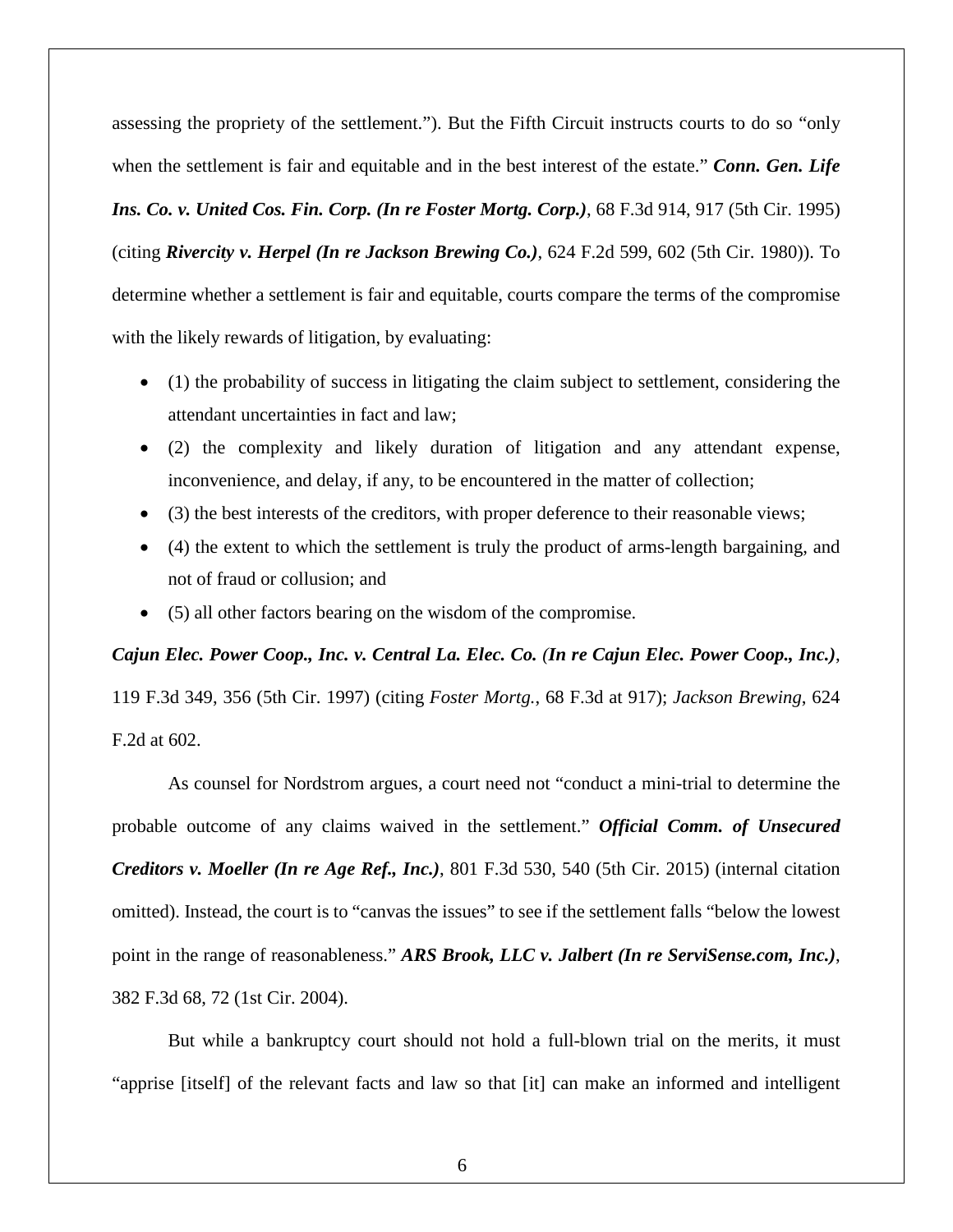decision" on whether the settlement proposed is fair and equitable to parties in interest. *Age Ref.*, 801 F.3d at 541 (alterations in original) (quoting *Cajun Elec. Power Coop.*, 119 F.3d at 356); *see also LaSalle Nat'l Bank v. Holland (In re Am. Reserve Corp.)*, 841 F.2d 159, 163 (7th Cir. 1987). In other words, the court must do more than "rubber stamp" a settlement. *See Nellis*, 165 B.R. at 122 ("The bankruptcy judge is ultimately responsible for an unbiased and informed assessment of a settlement's terms."); *Cousins v. Pereira (In re Cousins)*, No. 09 Civ. 1190(RJS), 2010 WL 5298172, at \*4 (S.D.N.Y. Dec. 22, 2010) (holding that "[trustee's] opinions are not to be automatically accepted as reasonable" and that the "bankruptcy court must make independent determinations in approving a settlement").

Applying those standards here, the Court has canvassed the applicable facts and law and finds that the Proposed Settlement does not adequately account for the strong probability of success on the merits if the Nordstrom Claim were to proceed in arbitration. Before the bankruptcy case was reopened, the Firm undertook a full investigation, extensive discovery, and significant briefing in preparation for the arbitration. *See* ECF No. 44, p. 11. The Firm has demonstrated the strong factual basis of the Nordstrom Claim to this Court: in addition to the basic facts of a slip and fall case (i.e., wet surface at premises, plaintiff slips, falls, and is injured as a result), the Firm provided the affidavit of a fact witness, whose testimony supports a finding that Nordstrom had notice of the dangerous condition. According to that affidavit, every time it rained, pipes at the store leaked and water pooled in a specific area of the store, and Nordstrom had consistently told janitorial staff to clean that spot in the past. *See* Firm Ex. E, p. 11. The Firm thus asserted high confidence that Ms. Diaz could prevail on the issue of liability. The Firm also estimated damages. According to the Firm, Ms. Diaz has "excellent facts for proving damages" of at least \$367,828.87, representing her actual medical expenses. ECF No. 44, p. 12. Indeed, the Firm provided a well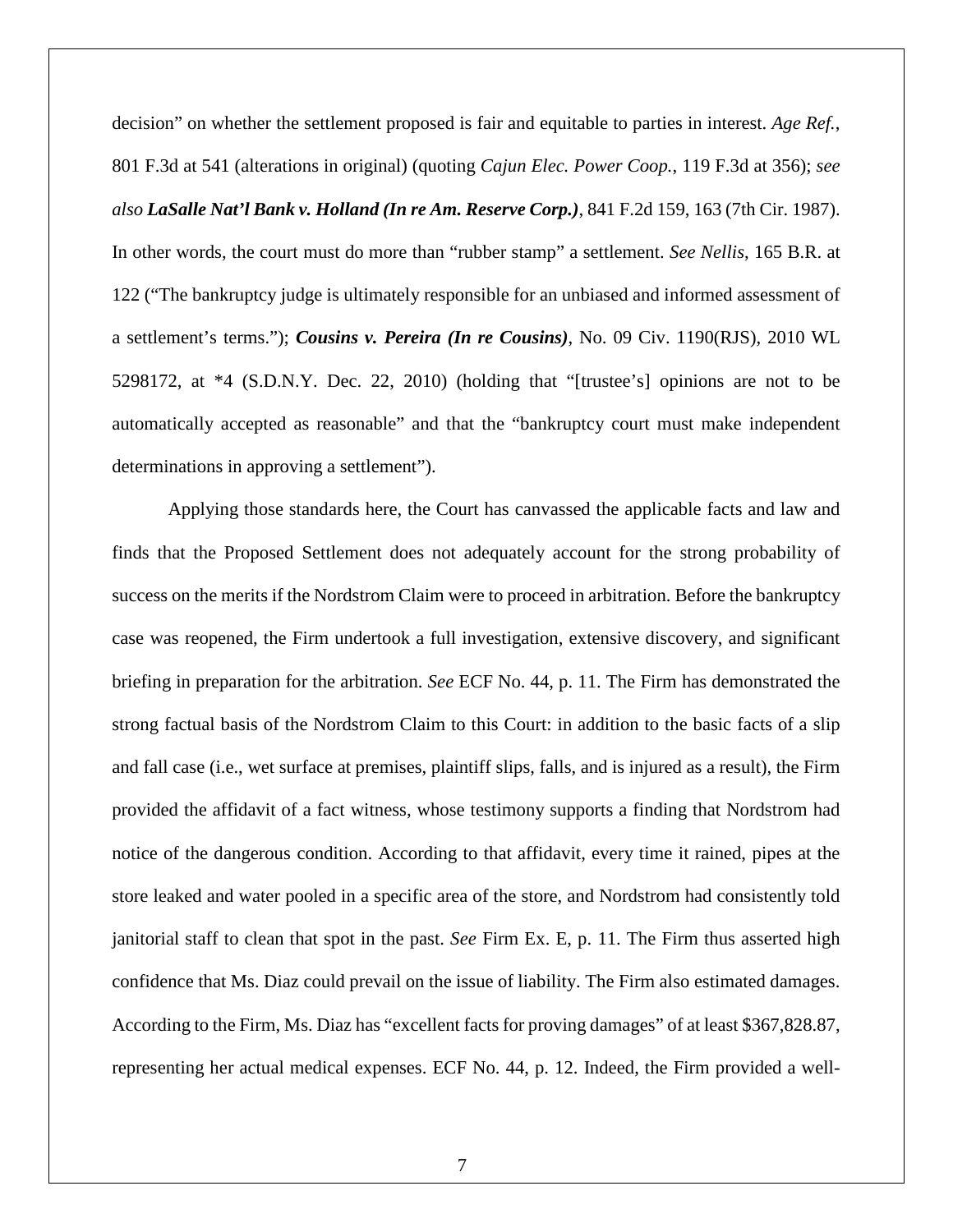supported estimate of its proposed settlement figure closer to \$750,000. *See id.*

The Firm also outlined the law relevant to the Nordstrom Claim. For example, in a premises liability case resulting from a slip and fall at work, where the defendant-employer does not subscribe to the Texas Workplace Compensation Fund, Texas law prevents the employer from asserting a defense of the employee's contributory negligence. *See* TEX. LAB. CODE § 406.033(a)(1); *see also* ECF No. 44, p. 12. Even without a full legal analysis, the Court finds this statute persuasive because it increases the likelihood of probable success if the Claim is pursued.

By contrast, the trustee relies on general statements to support settlement generally, without any evidence as to the propriety of this settlement for this amount. Certainly, as counsel for the trustee told this Court, "[c]ompromises are favored in bankruptcy." *See* ECF No. 35, p. 4 (citing *Myers v. Martin (In re Martin)*, 91 F.3d 389, 393 (3d Cir. 1996) (quoting in turn 9 COLLIER ON BANKRUPTCY ¶ 9019.03[1] (15th ed. Rev. 1993))). The reason for this policy, however, is to "minimize litigation and expedite the administration of a bankruptcy estate." *Martin*, 91 F.3d at 393. But that policy concern does not carry as much weight in this case because the estate has already been administered. All that remains is liquidation of this Claim; that process, even if it results in litigation in arbitration, does not require any trustee action beyond approving the employment of the Firm and reviewing any settlement proposed.

In addition, to the extent that this settlement does facilitate expeditious administration of the remaining claim, such benefits are outweighed by the large discrepancy between the potential significant recovery if the case were to proceed and the \$105,000 Proposed Settlement amount. This Court recognizes that there are outstanding legal and factual issues that must be litigated and that recovery against Nordstrom in arbitration is not certain. Nevertheless, the Firm presented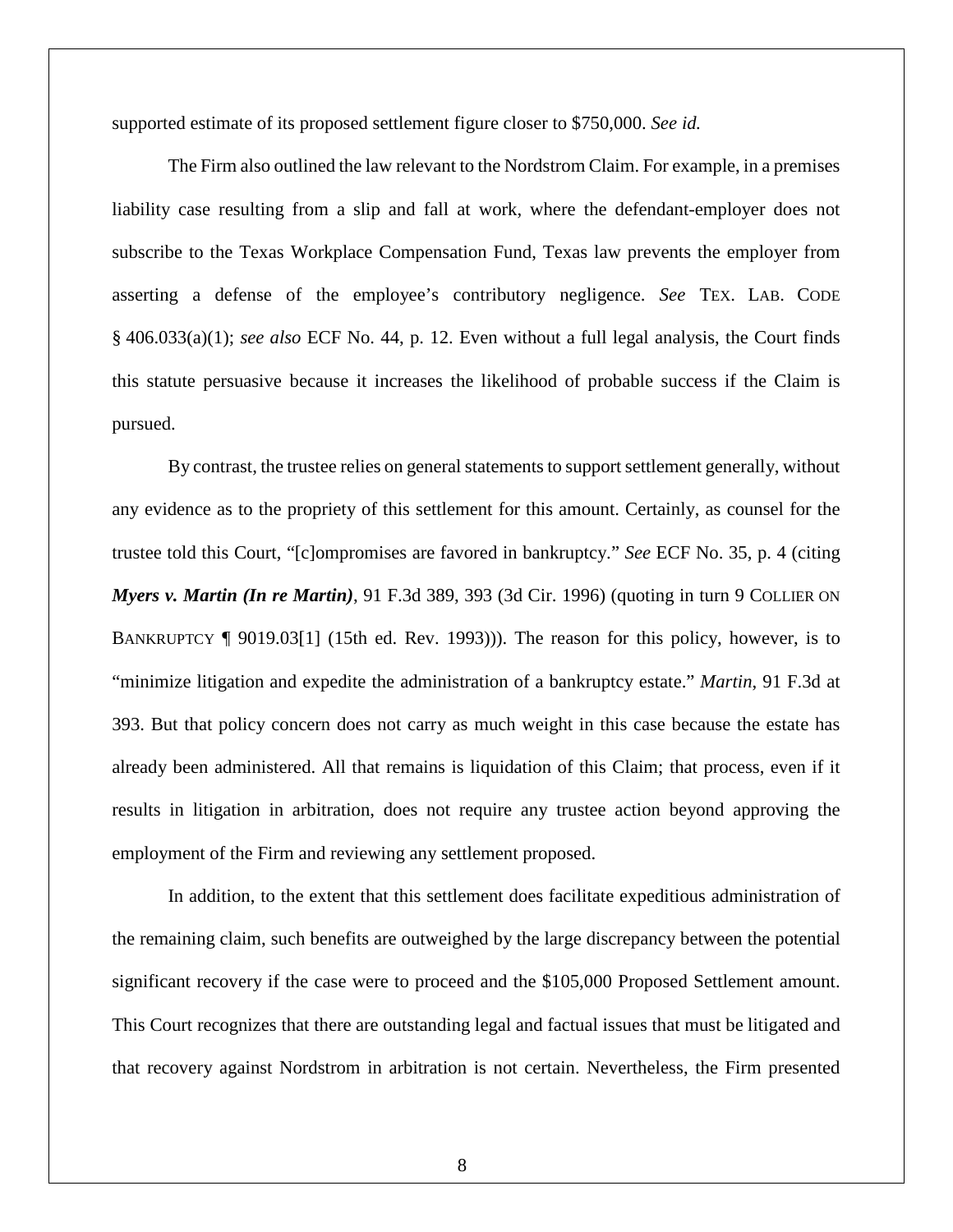evidence to support its confidence in the "exceptional" nature of Ms. Diaz's Claim. *See* ECF No. 44, p. 13; *see also* Firm Ex. E–F. By contrast, Nordstrom presents no factual evidence to refute liability or damages beyond claiming that the injuries were preexisting.<sup>[4](#page-8-0)</sup>

Likewise, the trustee presents no evidence as to how or why \$105,000 is a reasonable number for settlement. As the Firm pointed out, most of the trustee's motion to approve the settlement contains generalizations and legal conclusions. *See* ECF No. 35, pp. 5–7. Thus, when comparing the Firm's intensive investigation into both legal and factual issues to the figure proposed by the trustee, the second factor (i.e., complexity and likely duration of litigation) and third factor (i.e., best interest of creditors) also weigh against the Proposed Settlement—or at least do not support the trustee's argument to approve it.

Finally, the Court finds that the fourth factor—whether the settlement was the result of arms-length negotiations—is neutral. On the one hand, the Firm argues that the trustee played "fast and loose" by lulling the Firm into preparing documents in anticipation of retaining the Firm, but then the trustee pushed a settlement through as quickly as possible and squeezed out the Firm. ECF No. 44, p. 14. On the other hand, the trustee asserts that he truly intended to hire the Firm at first but changed course when Nordstrom put forth a sum-certain Proposed Settlement. Even though the Proposed Settlement is much lower than the Firm and this Court would anticipate, there is no evidence of collusion, impropriety, or a lack of arms-length negotiations. Rather, it appears that the trustee wanted to settle so he could disburse the \$105,000 and then re-close the case as soon as possible.

<span id="page-8-0"></span> <sup>4</sup> In pleadings and at the hearing on the Proposed Settlement, Nordstrom and the trustee raised the Debtors' lack of standing and limitations as possible defenses to be raised at the arbitration. At that same hearing, however, the trustee withdrew his objection to the Debtors' claimed exemption in a portion of the Nordstrom Claim. The time to object to such exemptions has long since passed. Thus, although the Court does not make a finding on standing or limitations, the Court does note that its canvas of the issues revealed that Nordstrom will face an uphill battle against the trustee in arbitration. *See Reed v. City of Arlington*, 650 F.3d 571 (5th Cir. 2011) (en banc).